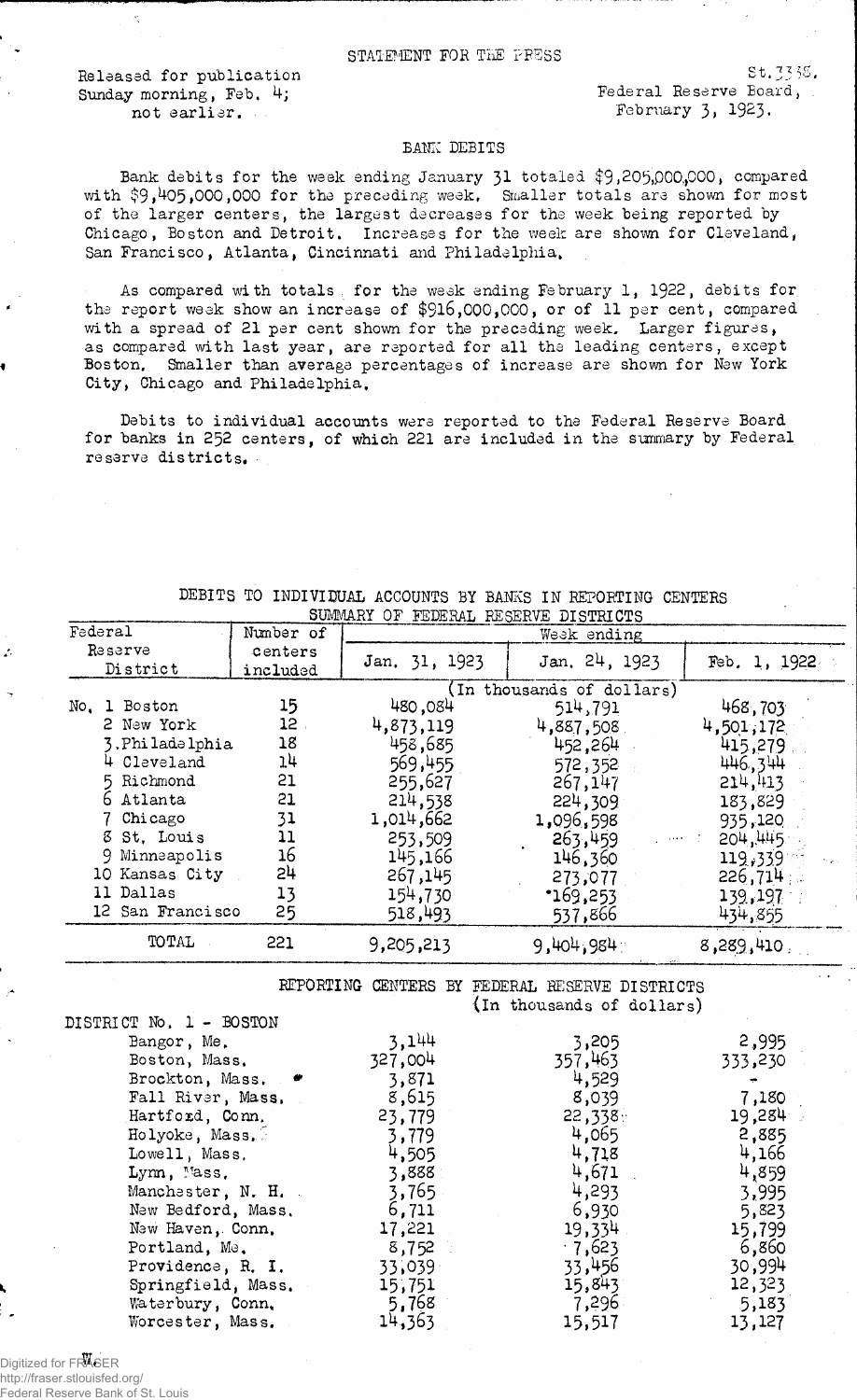|                                              | St. 3338a.<br>DEBITS TO INDIVIDUAL ACCOUNTS BY BANKS IN REPORTING CENTERS<br>Week ending |                              |                 |  |  |
|----------------------------------------------|------------------------------------------------------------------------------------------|------------------------------|-----------------|--|--|
|                                              | Jan. 31, 1923                                                                            | Jan. 24, 1923                | Feb. 1, 1922    |  |  |
|                                              |                                                                                          | (In thousands of dollars)    |                 |  |  |
| DISTRICT No. 2 - NEW YORK                    |                                                                                          |                              |                 |  |  |
| Albany, N.Y.                                 | 19,164                                                                                   | 17,873                       | 24,355          |  |  |
| Binghamton, N.Y.                             | 4,116                                                                                    | 4,501                        | 3,961<br>57,473 |  |  |
| Buffalo, N.Y.                                | 59,199                                                                                   | 66,177                       | 2,629           |  |  |
| Elmira, N.Y.                                 | 3,281                                                                                    | 3,549                        | 3,105           |  |  |
| Jamestown, N.Y.                              | 3,412                                                                                    | $3,570$ .<br>3,335           | 2,438           |  |  |
| Montclair, N. J.                             | 2,538<br>58,944                                                                          | 59,981                       |                 |  |  |
| Newark, N. J.                                | 4,689,679                                                                                | 4,696,897                    | 4,330,748       |  |  |
| New York, N.Y.                               |                                                                                          |                              |                 |  |  |
| No. New Jersey Clearing<br>House Association | 37,555                                                                                   | 38,654                       | 30,166          |  |  |
| Passaic, N. J.                               | 7,136                                                                                    | 5,945                        | 4,789           |  |  |
| Rochester, N.Y.                              | 31,991                                                                                   | 29,499                       | 27,263          |  |  |
| Stamford, Conn.                              | 2,339                                                                                    | 3,203                        | 2,492           |  |  |
| Syracuse, N.Y.                               | 12,709                                                                                   | 14,275                       | 11,753          |  |  |
| DISTRICT No. 3 - PHILADELPHIA                |                                                                                          |                              |                 |  |  |
| Allentown, Pa.                               | 5,439                                                                                    | 6,418<br>3,429               | 5,384<br>2,798  |  |  |
| Altoona, Pa.                                 | 3,655                                                                                    | 10,164                       | 9,803           |  |  |
| Camden, N. J.                                | 10,904<br>4,534                                                                          | 4,921                        | 3,523           |  |  |
| Chester, Pa.                                 | 6,884                                                                                    | 6,685                        | 7,300           |  |  |
| Harrisburg, Pa.<br>Hazleton, Pa.             | 2,458                                                                                    | 2,018                        | 2,352           |  |  |
| Johnstown, Pa.                               | 5,674                                                                                    | 4,595                        | 4,422           |  |  |
| Lancaster, Pa.                               | 5,707                                                                                    | 5,789                        | 3,963           |  |  |
| Lebanon, Pa.                                 | 1,464                                                                                    | 1,360                        | 995             |  |  |
| Norristown, Pa.                              | 767                                                                                      | 798                          | 617             |  |  |
| Philadelphia, Pa.                            | 345,575                                                                                  | 345,377                      | 320,460         |  |  |
| Reading, Pa.                                 | 8,437                                                                                    | 8,447                        | 6,561<br>14,014 |  |  |
| Scranton, Pa.                                | 19,294                                                                                   | 17,029<br>11,390             | 10,875          |  |  |
| Trenton, N. J.                               | 11,909                                                                                   | 8,050                        | 8,859           |  |  |
| Wilkes-Barre, Pa.                            | 9,992<br>4,374                                                                           | 4,051                        | 3,291           |  |  |
| Williamsport, Pa.                            | 7,582                                                                                    | 7,431                        | 6,445           |  |  |
| Wilmington, Del. .<br>York, Pa.              | 4,036                                                                                    | 4,312                        | 3,617           |  |  |
|                                              |                                                                                          |                              |                 |  |  |
| DISTRICT No. 4 - CLEVELAND                   | 15,455                                                                                   | 16,565                       | 11,034          |  |  |
| Akron, Chio<br>Butler, Pa.                   | 2,343                                                                                    | 2,308                        |                 |  |  |
| Canton, Ohio                                 | 10,533                                                                                   | 9,958                        |                 |  |  |
| Cincinnati, Chio                             | 75,901                                                                                   | 74,280                       | 59,355          |  |  |
| Cleveland, Ohio                              | 148,075                                                                                  | 142,003                      | 113,585         |  |  |
| Columbus, Chio                               | 32,330                                                                                   | 31,824                       | 23,947          |  |  |
| Connellsville, Pa.                           | 1,489                                                                                    | 1,162                        | 11,216          |  |  |
| Dayton, Chio                                 | 14,467                                                                                   | 16,203                       | 5,134           |  |  |
| Erie, Pa.                                    | 6,445                                                                                    | 7,502<br>4,678               | 9,964           |  |  |
| Greensburg, Pa.                              | 4,259<br>667                                                                             | 718                          |                 |  |  |
| Homestead, Pa.<br>Lexington, Ky.             | 8,366                                                                                    | 6,898                        | 3,760           |  |  |
| Lima Chio                                    | 3,917                                                                                    | 3,668                        |                 |  |  |
| Lorain, Chio                                 | 1,134                                                                                    | $\sigma_{\rm{max}}$<br>1,261 |                 |  |  |
| New Brighton, Pa.                            | 2,258                                                                                    | 2,101                        |                 |  |  |
| Oil City, Pa.                                | 3,079                                                                                    | 3,270                        | 2,540           |  |  |
| Pittsburgh, Pa.                              | 197,494                                                                                  | 199,868                      | 150,003         |  |  |
| Springfield, Chio                            | 4,607                                                                                    | 6,060                        | 3,156           |  |  |
| Toledo, Chio                                 | 34,007                                                                                   | 38,578                       | 37,118          |  |  |
| Warren, Ohio                                 | 3,193                                                                                    | 3,266                        |                 |  |  |
| Wheeling, W. Va.                             | 10,892                                                                                   | 11,309                       | $\epsilon$ ,084 |  |  |
| Youngstown, Chio                             | 14,078                                                                                   | 13,314                       | 7,448           |  |  |
| Zanesville, Chio                             | 2,587                                                                                    | 2,735                        |                 |  |  |

Ŷ,

 $\mathbf{\hat{z}}$  $\overline{\phantom{a}}$ 

 $\ddot{\phantom{1}}$ 

ę  $\mathbb{R}^2$ 

 $\ddot{\phantom{1}}$ 

 $\boldsymbol{I}$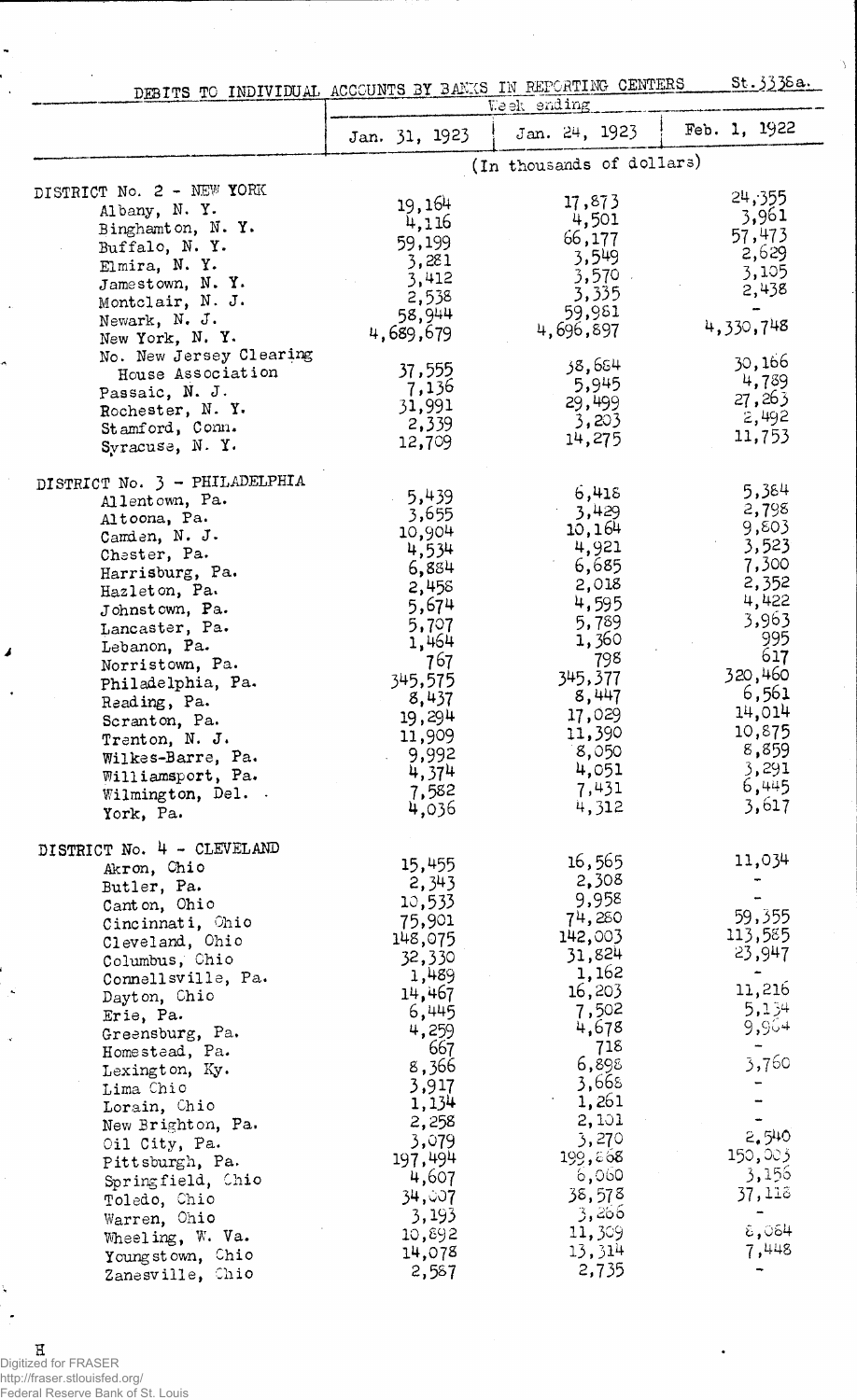| DEBITS TO INDIVIDUAL ACCOUNTS BY BANKS IN REPORTING CENTERS |  |             | St. 3338b |
|-------------------------------------------------------------|--|-------------|-----------|
|                                                             |  | Week ending |           |

|                           | Jan. 31, 1923 | Jan. 24, 1923             | Feb. 1, 1922             |
|---------------------------|---------------|---------------------------|--------------------------|
|                           |               | (In thousands of dollars) |                          |
| DISTRICT No. 5 - RICHMOND |               |                           |                          |
| Asheville, N. C.          | 4,659         | 4,871                     |                          |
| Baltimore, Md.            | 81,400        | 83,700                    | 78,876                   |
| Charleston, S. C.         | 10,398        | 10,383                    | 6,001                    |
| Charleston, W. Va.        | 9,164         | 9,287                     | 6,100                    |
| Charlotte, N. C.          | 7,718         | 8,397                     | 5,572                    |
| Columbia, S. C.           | 5,048         | 5,672                     | 4,591                    |
| Cumberland, Md.           | 1,721         | 1,675                     | 1,554                    |
| Danville, Va.             | 3,222         | 2,751                     | 1,905                    |
| Durham, N. C.             | 4,072         | 4,287                     | $\overline{\phantom{a}}$ |
| Greensboro, N. C.         | 5,109         | 5,647                     | 3,558                    |
| Greenville, S. C.         | 5,300         | 4,700                     | 2,882                    |
| Hagerstown, Md.           | 1,838         | 2,010                     | 1,443                    |
| Huntington, W. Va.        | 5,582         | 5,915                     | 3,979                    |
| Lynchburg, Va.            | 4,200         | 4,770                     | 4,384                    |
| Newport News, Va.         | 1,681         | 1,758                     | 1,392                    |
| Norfolk, Va.              | 16,417        | 15,416                    | 13,528                   |
| Raleigh, N. C.            | 7,800         | 7,950                     | 3,750                    |
| Richmond, Va.             | 29,467        | 33,900                    | 25,057                   |
| Roanoke, Va.              | 5,197         | 5,605                     | 4,306                    |
| Spartanburg, S. C.        | 2,168         | 2,304                     | 2,054                    |
| Washington, D. C.         | 39,835        | 44,129                    | 34,628                   |
| Wilmington, N. C.         | 5,042         | 4,008                     | 4,030                    |
| Winston-Salem, N. $C$ .   | 7,320         | 7,170                     | 4,823                    |
| DISTRICT No. 6 - ATLANTA  |               |                           |                          |
| Albany, Ga.               | 910           | 1,030                     | 961                      |
| Atlanta, Ga.              | 29,476        |                           | 25,275                   |
| Augusta, Ga.              | 6,744         | 27,303<br>7,592           |                          |
| Birmingham, Ala.          | 23,296        | 26,005                    | 5,521<br>11,645          |
| Brunswick, Ga.            | 553           | 600                       | 443                      |
| Chattanooga, Tenn.        | 7,192         | 8,077                     | 6,595                    |
| Columbus, Ga.             | 2,690         | 3,160                     | 1,846                    |
| Cordele, Ga.              | 279           | 267                       |                          |
| Dothan, Ala.              | 891           | 710                       | 426                      |
| Elberton, Ga.             | 191           | 205                       | 141                      |
| Jackson, Miss.            | 2,832         | 2,871                     |                          |
| Jacksonville, Fla.        | 10,860        | 11,986                    | 9,131                    |
| Knoxville, Tenn.          | 6,336         | 6,652                     |                          |
| Macon, Ga.                | 4,062         | 4,759                     | 5,375                    |
| Meridian, Miss.           | 1,867         | 2,456                     | 3,081                    |
| Mobile, Ala.              | 7,142         | 6,381                     | 5,695                    |
| Montgomery, Ala.          | 4,971         | 5,088                     | 3,223                    |
| Nashville, Tenn.          | 15,058        | 15,596                    | 15,286                   |
| Newnan, Ga.               | 439           | 379                       |                          |
| New Orleans, La.          | 71,793        | 77,548                    | 69,230                   |
| Pensacola, Fla.           | 1,634         | 1,581                     |                          |
| Savannah, Ga.             | 11,253        | 9,401                     | 1,094                    |
| Tampa, Fla.               | 6,398         |                           | 8,418                    |
| Valdosta, Ga.             | 1,104         | 6,759                     | 8,023                    |
| Vicksburg, Miss.          |               | 1,148                     | 729                      |
|                           | 1,984         | 2,728                     | 1,691                    |

 $\ddot{\phantom{0}}$ 

 $\ell$ 

w.

 $\ddot{\phantom{1}}$ 

 $\ddot{\phantom{1}}$  $\ddot{\cdot}$  $\mathbb{R}^2$ 

÷,

 $\frac{1}{\epsilon}$ 

Ť

 $\overline{\mathcal{L}}$ 

 $\overline{\phantom{a}}$ 

 $\ddot{\phantom{a}}$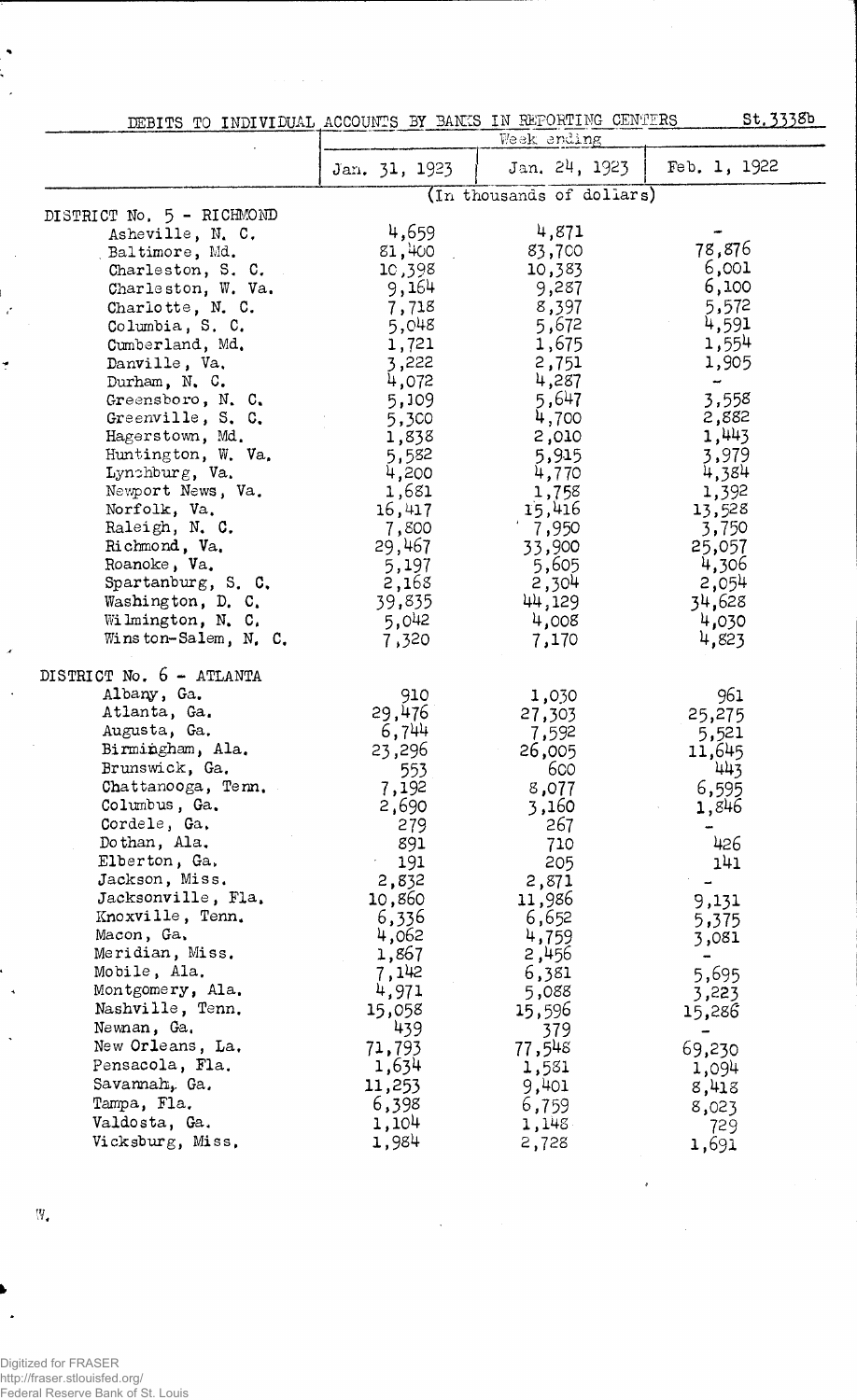| DEBITS TO INDIVIDUAL ACCOUNTS BY BANKS IN REPORTING CENTERS |               |                           | <u>st.3338c.</u> |
|-------------------------------------------------------------|---------------|---------------------------|------------------|
|                                                             |               | Week ending               |                  |
|                                                             | Jan. 31, 1923 | Jan. 24, 1923             | Fab. 1, 1922     |
|                                                             |               | (In thousands of dollars) |                  |
| DISTRICT No. 7 - CHICAGO                                    |               | 954                       |                  |
| Adrian, Mich.                                               | 758           |                           | 580<br>1,766     |
| Aurora, Ill.                                                | 2,619         | 3,055                     |                  |
| Bay City, Mich.                                             | 2,221         | 2,277                     | 1,987            |
| Bloomington, Ill.                                           | 2,579         | 2,418                     | 2,098            |
| Cedar Rapids, Iowa                                          | 4,986         | 5,831                     | 7,600            |
| Chicago, Ill.                                               | 640,422       | 698,362                   | 639,468          |
| Danville, Ill.                                              | 2,900         | 2,700                     | 2,500            |
| Davamport, Iowa                                             | 7,214         | 7,971                     | 5,906            |
| Decatur, Ill.                                               | 2,982         | 3,029                     | 2,647            |
| Des Moines, Iowa                                            | 16,306        | 20,030                    | 12,272           |
| Detroit, Mich.                                              | 131,581       | 146,188                   | 97,689           |
| Dubuque, Iowa                                               | 3,052         | 4,004                     | 2,538            |
| Flint, Mich.                                                | 6,197         | 8,003                     | 4,100            |
| Fort Wayne, Ind.                                            | 7,280         | 7,525                     | 5,782            |
| Gary, Ind.                                                  | 3,366         | 2,599                     | 2,237            |
| Grand Rapids, Mich.                                         | 15,357        | 14,074                    | 13,281           |
| Green Bay, Mis.                                             | 2,255         | 2,063                     |                  |
| Hammond, Ind.                                               | 3,310         | 3,750                     |                  |
| Indianapolis, Ind.                                          | 37,073        | 36,669                    | 26,718           |
| Jackson, Mich.                                              | 4,663         | 4,545                     | 3,158            |
| Kalamazoo, Mich.                                            | 4,387         | 4,430                     | 4,072            |
| Lansing, Mich.                                              | 6,700         | 7,300                     | 3,815            |
| Mason City, Iowa.                                           | 2,188         | 2,103                     | 1,891            |
| Milwaukee, Wis.                                             | 58,826        | 61,240                    | 53,691           |
| Moline, Ill.                                                | 1,613         | 1,642                     | 1,337            |
| Muscatine, Iowa                                             | 1,167         | 1,421                     | 878              |
| Oshkosh, Wis.                                               | 2,200         | 2,300                     | 1,951            |
| Peoria, Ill.                                                | 8,046         | 8,464                     | 6,922            |
| Rockford, I11.                                              | 4,954         | 4,643                     | 3,985            |
| Saginaw, Mich.                                              | 4,667         | 5,537                     |                  |
| Sioux City, Iowa                                            | 15,317        | 16,038                    | 11,432           |
| South Bend, Ind.                                            | 7,529         | 7,101                     | 4,839            |
| Springfield, Ill.                                           | 6,349         | 5,616                     | 5,309            |
| Terre Haute, Ind.                                           | 5,315         | 5,447                     |                  |
| Waterloo, Iowa                                              | 3,830         | 3,766                     | 2,671            |
| MISTRICT No. 8 - ST. LOUIS                                  |               |                           |                  |
| East St. Louis and                                          |               |                           |                  |
| Nat'l Stock Yards, Ill.                                     | 10,758        | 9,985                     | 8,467            |
| Evansville, Ind.                                            | 7,737         | 6,970                     | 4,943            |
| Fort Smith, Ark.                                            | 2,369         | 2,906                     |                  |
| Greenville, Miss.                                           | 1,576         | 1,122                     | 1,111            |
| Helena, Ark.                                                | 1,503         | 1,337                     | 915              |
| Little Rock, Ark.                                           | 12,506        | 13,009                    | 9,508            |
| Louisville, Ky.                                             | 33,033        | 39,995                    | 28,884           |
| Memphis, Tenn.                                              | 39,855        | 36,164                    | 22,698           |
| Owensboro, Ky.                                              | 1,397         | 1,557                     | 1,656            |
| Quincy, Ill.                                                | 1,988         | 2,311                     | 1,806            |
| St. Louis, Mo.                                              | 139,841       | 147,334                   | 121,408          |
| Springfield, Mo.                                            | 3,285         | 3,175                     | $-3,049$         |

77

Digitized for FRASER http://fraser.stlouisfed.org/ Federal Reserve Bank of St. Louis

 $\mathbf{W}_\bullet$ 

 $\bullet$ 

J.

 $\epsilon$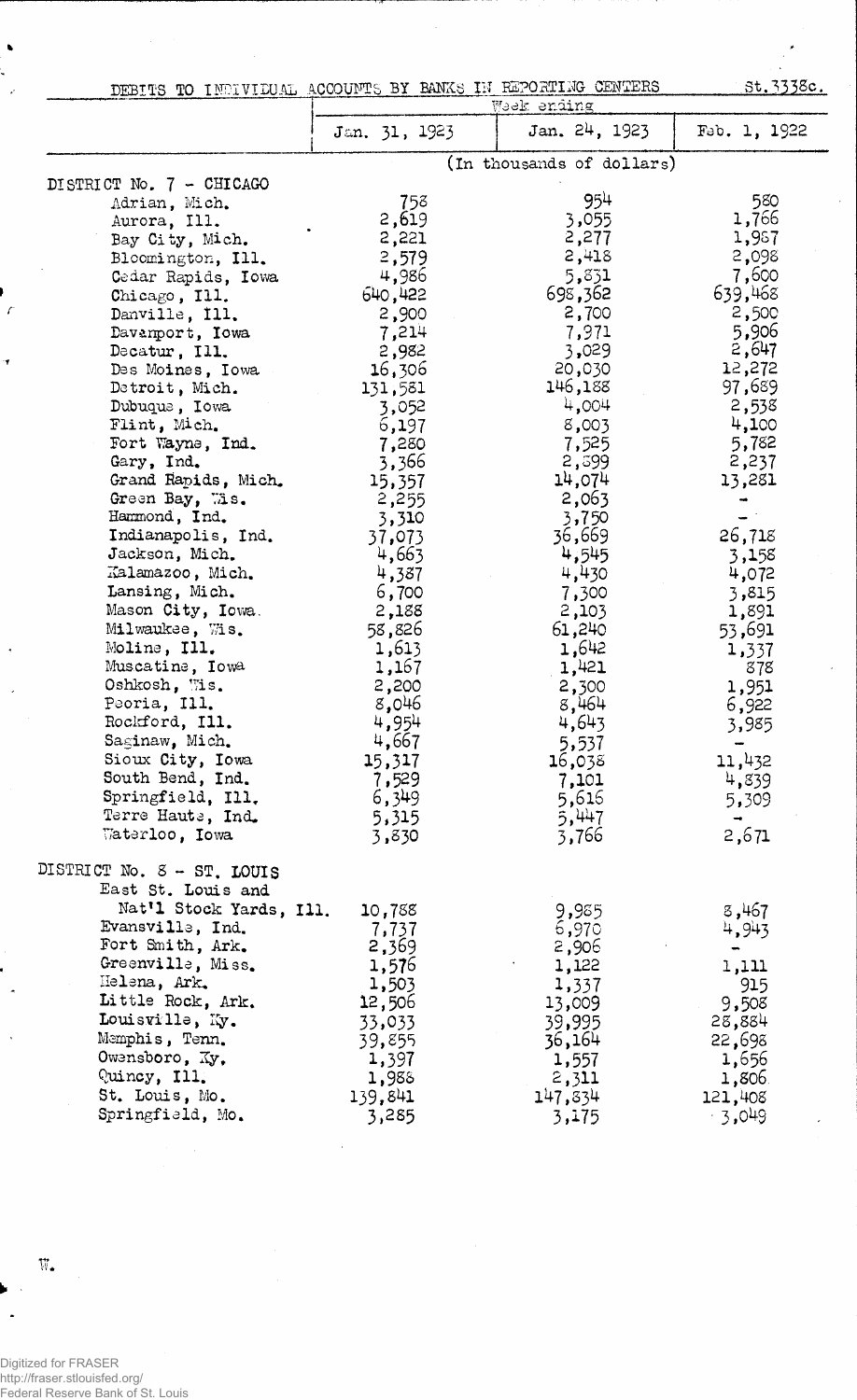| PEBITS TO INDIVIDUAL ACCOUNTS BY PANKS IN REPORTING CENTERS |  |  |             |  |
|-------------------------------------------------------------|--|--|-------------|--|
|                                                             |  |  | Week ending |  |

St. 3338d

|                               |               | パイベンセアー ヘアエイ・サーママ         |                   |
|-------------------------------|---------------|---------------------------|-------------------|
|                               | Jan. 31, 1923 | Jan. 24, 1923             | $E$ Feb. 1, 1922. |
|                               |               | (In thousands of dollars) |                   |
| DISTRICT No. 9 - MINNEAPOLIS  |               |                           |                   |
| Aberdeen, S. D.               | 986           | 1,127                     | 981               |
| Billings, Mont.               | 1,860         | 1,622                     | 1,593             |
| Dickinson, N. D.              | 287           | 260                       | 223               |
| Duluth, Minn,                 | 14,566        | 13,831                    | 10,665            |
| Fargo, $N$ . D.               | 2,356         | 2,416                     | 2,020             |
| Grand Forks, N. D.            | 1,476         | 1,653                     | 1,132             |
| Helena, Mont.                 | 2,101         | 2,590                     | 2,321             |
| Jamestown, $N_t$ , $D_t$      | 515           | 520                       | 294               |
| La Crosse, Wis.               | 2,559         | 2,611                     |                   |
| Lewistown, Mont,              | 1,122         | 1,160                     | 776               |
| Minneapolis, Minn.            | 71,490        | 73,590                    | 57,402            |
| Minot, N. D.                  | 850           | 798                       | 600               |
| Red Wing, Minn.               | 459           | 415                       | 449               |
| St. Paul, Minn.               | 41,176        | 39,611                    | 35,992            |
| Sioux Falls, S. D.            | 3,356         | 3,671                     | 2,728             |
| Superior, Wis.                | 1,638         | 1,611                     | 1,389             |
| Winona, Minn,                 | 928           | 1,485                     | 774               |
| DISTRICT No. 10 - KANSAS CITY |               |                           |                   |
| Atchison, Kans.               | 1,344         | 1,609                     | 981               |
| Bartlesville, Okla,           | 6,118         | 4,066                     | 2,028             |
| Casper, Wyo.                  | 2,731         | 3,192                     | 2,453             |
| Cheyenne, Wyo.                | 3,461         | 2,395                     | 2,460             |
| Colorado Springs, Colo.       | 2,106         | 2,551                     | 2,394             |
| Denver, Colo                  | 35,883        | 35,868                    | 34,637            |
| Emid, Okla.                   | 2,871         | 2,652                     |                   |
| Fremont, Neb.                 | 772           | 726                       |                   |
| Grand Island, Neb.            | 1,093         | 1,254                     | 1,042             |
| Grand Junction, Colo.         | 427           | 421                       | 515               |
| Guthrie, Okla.                | 723           | 879                       | 733               |
| Hutchinson, Kans.             | 2,693         | 3,561                     | 2,986             |
| Independence, Kans.           | 2,430         | 2,175                     |                   |
| Joplin, Mo.                   | 2,774         | 2,843                     | 1,918             |
| Kansas City, Kans.            | 4,210         | 7.518                     | 3,160             |
| Kansas City, Mo.              | 75,606        | 78,863                    | 49,368            |
| Lawrence, Kans.               | 956           | 976                       | 828               |
| McAlester, Okla.              | 858           | 1,023                     | 1,082             |
| Muskogee, Okla.               | 6,561         | 6,533                     | 5,187             |
| Oklahoma City, Okla.          | 16,527        | 16,401                    | 16,693            |
| Okmulgee, Okla.               | 1,812         | 1,975                     |                   |
| Omaha, Neb.                   | 44,962        | 48,446                    | 38,193            |
| Parsons, Kan.                 | 695           | 1,010                     | 648               |
| Pittsburgh, Kans.             | 1,741         | 1,409                     |                   |
| Pueblo, Colo                  | 3,446         | 3,338                     | 3,601             |
| St. Joseph, Mo.               | 14,199        | 14,250                    | 15,594            |
| Topeka, Kans,                 | 2,989         | 3,507                     | 2,825             |
| Tulsa, Okla.                  | 25,809        | 21,928                    | 28,544            |
| Wichita, Kans.                | 10,974        | 10,185                    | 3,844             |
|                               |               |                           |                   |

 $\bar{\gamma}$ 

Digitized for FRASER http://fraser.stlouisfed.org/ Federal Reserve Bank of St. Louis

 $\frac{1}{2}$ 

 $\ddot{\phantom{1}}$ 

 $\blacktriangle$ 

 $\overline{f}$